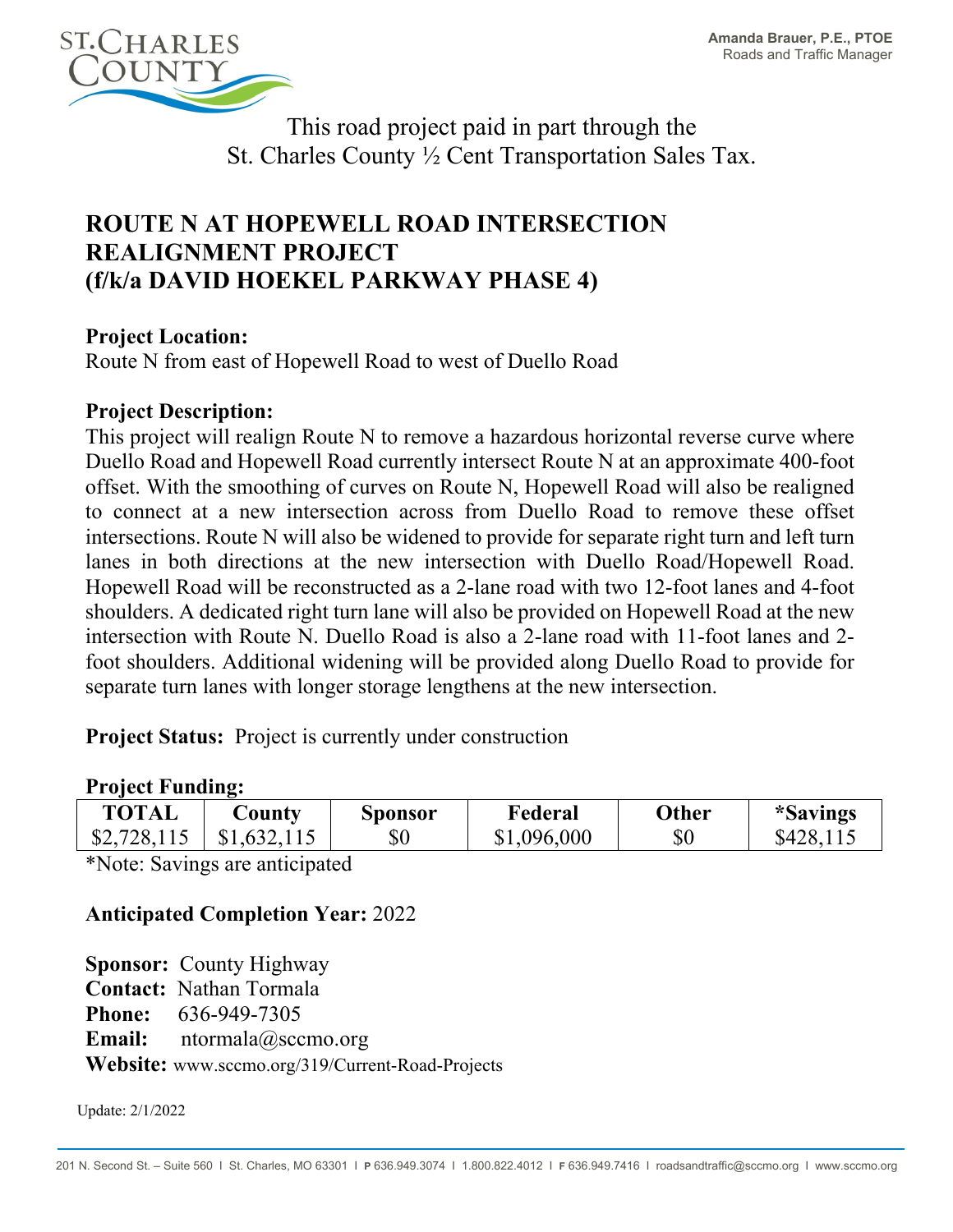**DAVE HOEKEL PARKWAY #1 INTERSTATE DRIVE AND SOUTH** POINT PRAIRIE EXTENSION

> **DAVE HOEKEL PARKWAY #2 SOUTH POINT PRAIRIE AND BUCKNER ROAD REALIGNMENT**

> > **DAVE HOEKEL PARKWAY #3 BUCKNER ROAD EXTENSION TO ROUTE N**

DAVE HOEKEL PARKWAY PROJECTS



**DAVE HOEKEL PARKWAY #4 ROUTE N AND HOPEWELL ROAD** 

**INTERSECTION**